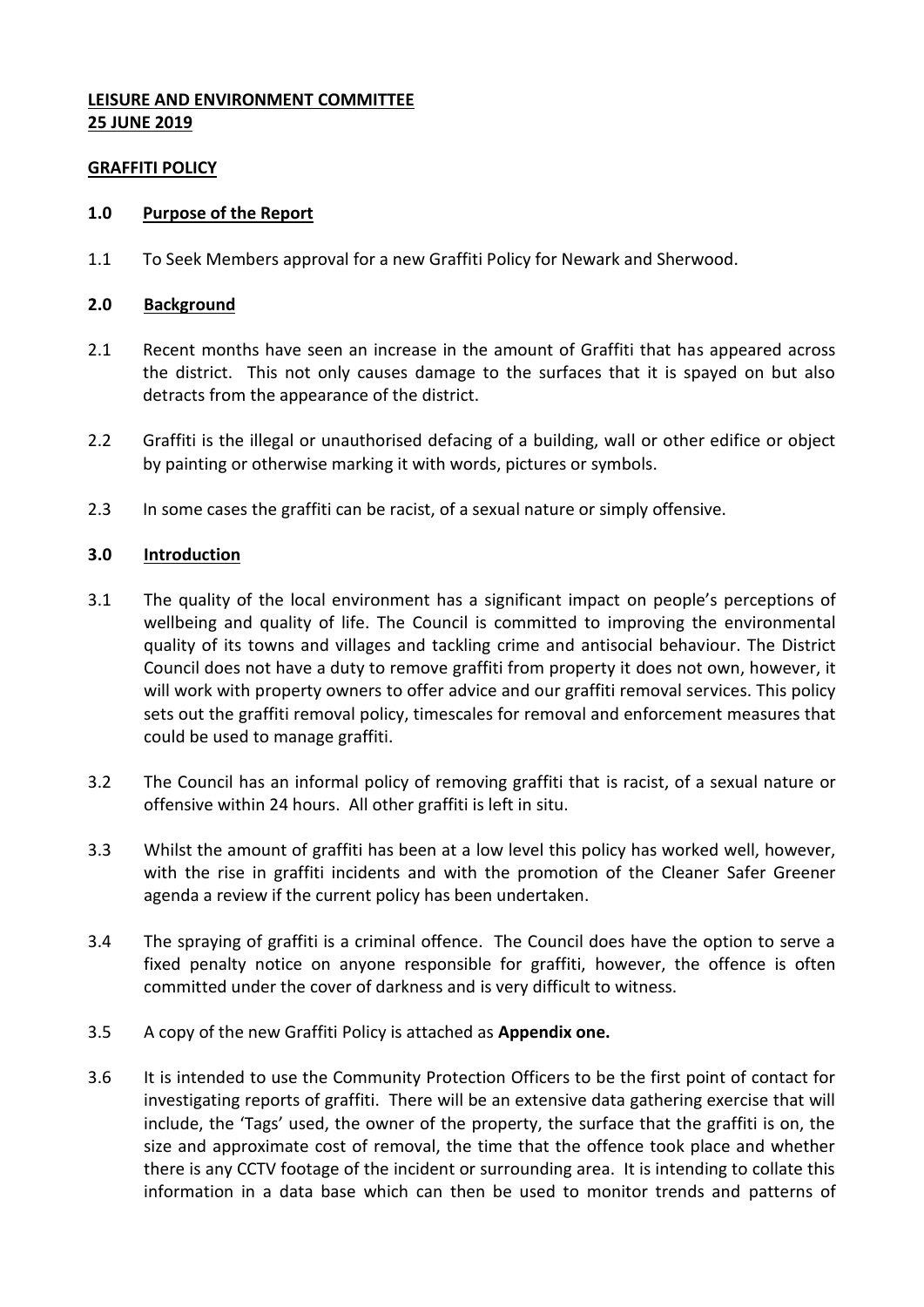behaviour. Once this information has been gathered the incident will be passed over to the Transport and Waste Business Unit for removal.

## **4.0 Proposals**

- 4.1 The Policy sets out the approach that the Council will take to new graffiti. As stated above the current informal policy has allowed for the removal of certain types of graffiti but this has left a certain level of residual graffiti. It is proposed that a dedicated team is assigned the task of removing the old residual graffiti from all areas of the district. Once this is complete (it anticipated that this will be a period of 3 months) the timescales for graffiti removal as set out in the Policy will become operation.
- 4.2 In order to facilitate the removal of as much graffiti as possible, subject to the receipt of owner approval, the Council will remove graffiti free of charge from both privately and commercially owned domestic premises up until 31 March 2021 when this will be reviewed.
- 4.3 In Addition, we will work in partnership with other organisations on diversionary art projects and workshops, particularly in relation to murals and public art which make a positive contribution to the area, reflect the community, and discourage tagging.
- 4.4 The estimated cost of back filling posts to allow for a dedicated team to operate is £10,000. It is proposed that the funding for this is allocated from the High Street Fund

## **5.0 Equalities Implications**

5.1 All enforcement is taken with reference to the Council's Corporate Enforcement Policy.

## **6.0 Financial Implications (FIN19-20/4938)**

6.1 In order to remove all existing graffiti a team of staff from the Transport & Waste Service will need to work approximately 3 months carrying out this work. As current staffs do not have spare capacity, the Business Manager will need to use agency staff to backfill them. The estimated cost is £10k. The Council received £21k government funding in March for the High Streets Community Clean Up. Some of this funding will be used to fund this extra cost of £10k.

# **7.0 RECOMMENDATIONS that:**

- **(a) Members are asked to approve the Graffiti Policy; and to,**
- **(b) Approve the use of the High Streets Community Clean Up funding for backfilling the posts to allow a dedicated team to remove old graffiti.**

## **Reason for recommendation**

To support the Cleaner Safer Greener agenda and to have in place a Policy for graffiti removal that reflects the current level of graffiti in the district.